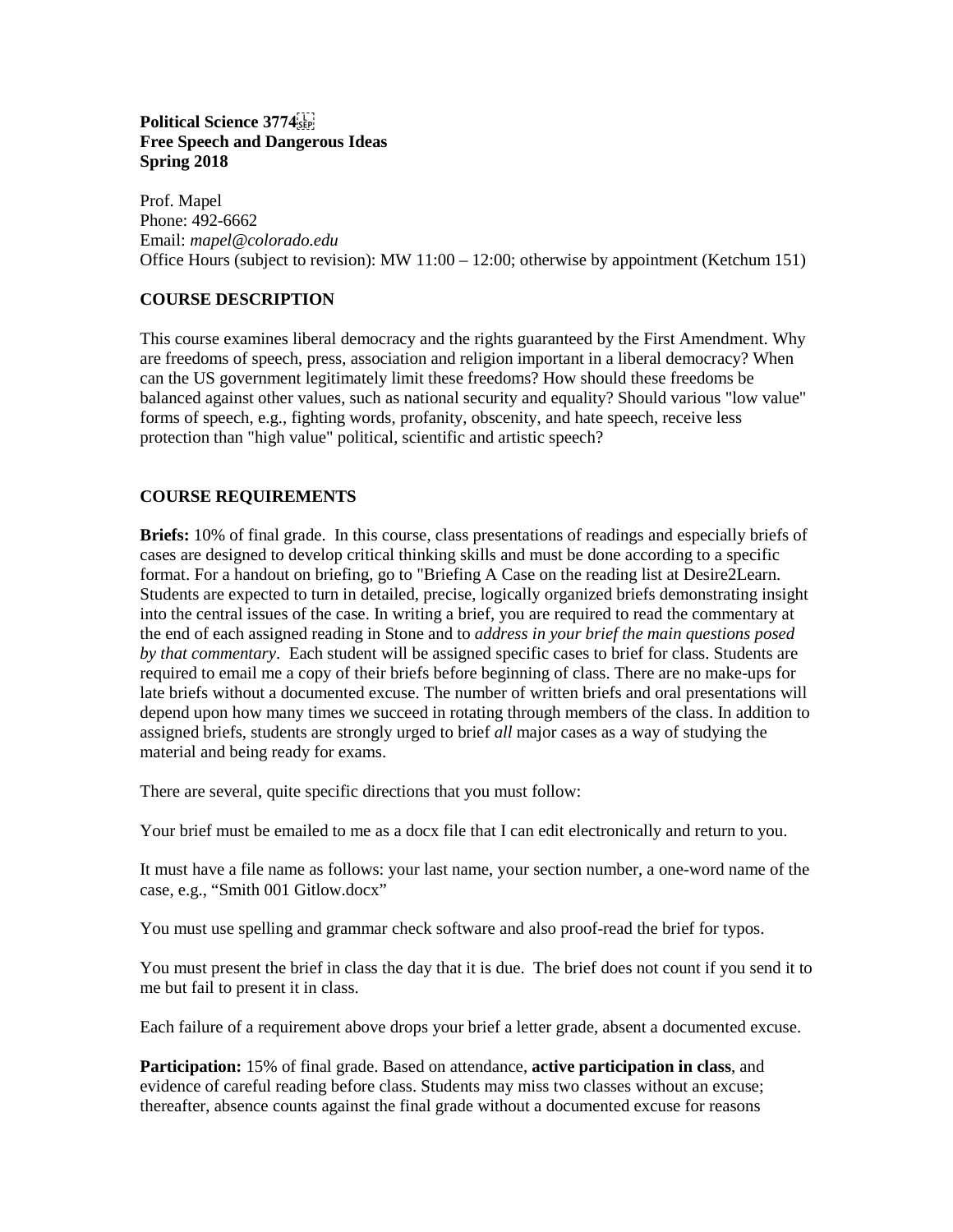recognized by the University. Students who attend regularly but participate seldom can expect to receive a below average grade, i.e., a "D" for this part of the course. Those who do not attend regularly will fail this part of the course, and you must pass all parts in order to pass the course itself.

**Two Midterm Exams:** 25% each of final grade.

**Final exam:** 25% of final grade

Quizzes will also be given if preparation for class appears to lag. I will adjust the other requirements accordingly. The Keller Center for the Study of the First Amendment may sponsor lectures during this term. Attendance at particular, announced lectures will count for extra-credit if you sign up and attend. You must do ALL of the assignments about in order to pass the course.

#### **COURSE POLICIES**

**Disabilities**: If you qualify for accommodations because of a disability, please submit to me a letter from Disability Services in a timely manner so that you needs may be addressed. Disability Services determines accommodations based on documented disabilities. Contact: 303-492-8671, Willard 322, and<http://www.colorado.edu/disabilityservices>

**Religious Observance**: Campus policy regarding religious observances requires that faculty make every effort to reasonably and fairly deal with all students who, because of religious obligations, have conflicts with scheduled exams, assignments or required attendance. Students are required to let me know within the first two weeks of the course if they want an accommodation. For details of campus policy see [http://www.colorado.edu/policies/fac\\_relig.html](http://www.colorado.edu/policies/fac_relig.html)

**Classroom Decorum**: Students and faculty each have responsibility for maintaining an appropriate learning environment. Students who fail to adhere to such behavioral standards may be subject to discipline. Faculty have the professional responsibility to treat all students with understanding, dignity and respect, to guide classroom discussion, and to set reasonable limits on the manner in which they and their students express opinions Professional courtesy and sensitivity are especially important with respect to individuals and topics dealing with differences of race, culture, religion, politics, sexual orientation, gender variance and nationalities. Class rosters are provided to the instructor with the student's legal name. I will gladly honor your request to address you by an alternate name or gender pronoun. Please advise me of this preference early in the semester so that I may make appropriate changes to my records. See policies at<http://www.colorado.edu/policies/classbehavior.html> and at [http://www.colorado.edu/studentaffairs/judicialaffairs/code.html#student\\_code](http://www.colorado.edu/studentaffairs/judicialaffairs/code.html#student_code)

**Honor Code**: All students are the University of Colorado, Boulder are responsible for knowing and adhering to the academic integrity policy of this institution. Violations of this policy may include: cheating, plagiarism, aid of academic dishonesty, fabrication, lying, bribery, and threatening behavior. All incidents of academic misconduct shall be reported to the Honor Code Council (honor@colorado.edu; 303-725-2273). Students who are found to be in violation of the academic integrity policy will be subject to both academic sanctions from the faculty member and non-academic sanctions (including but not limited to university probation, suspension, or expulsion). Other information on the Honor Code can be found at <http://www.colorado.edu/policies/honor.html> and<http://www.colorado.edu/academics/honorcode>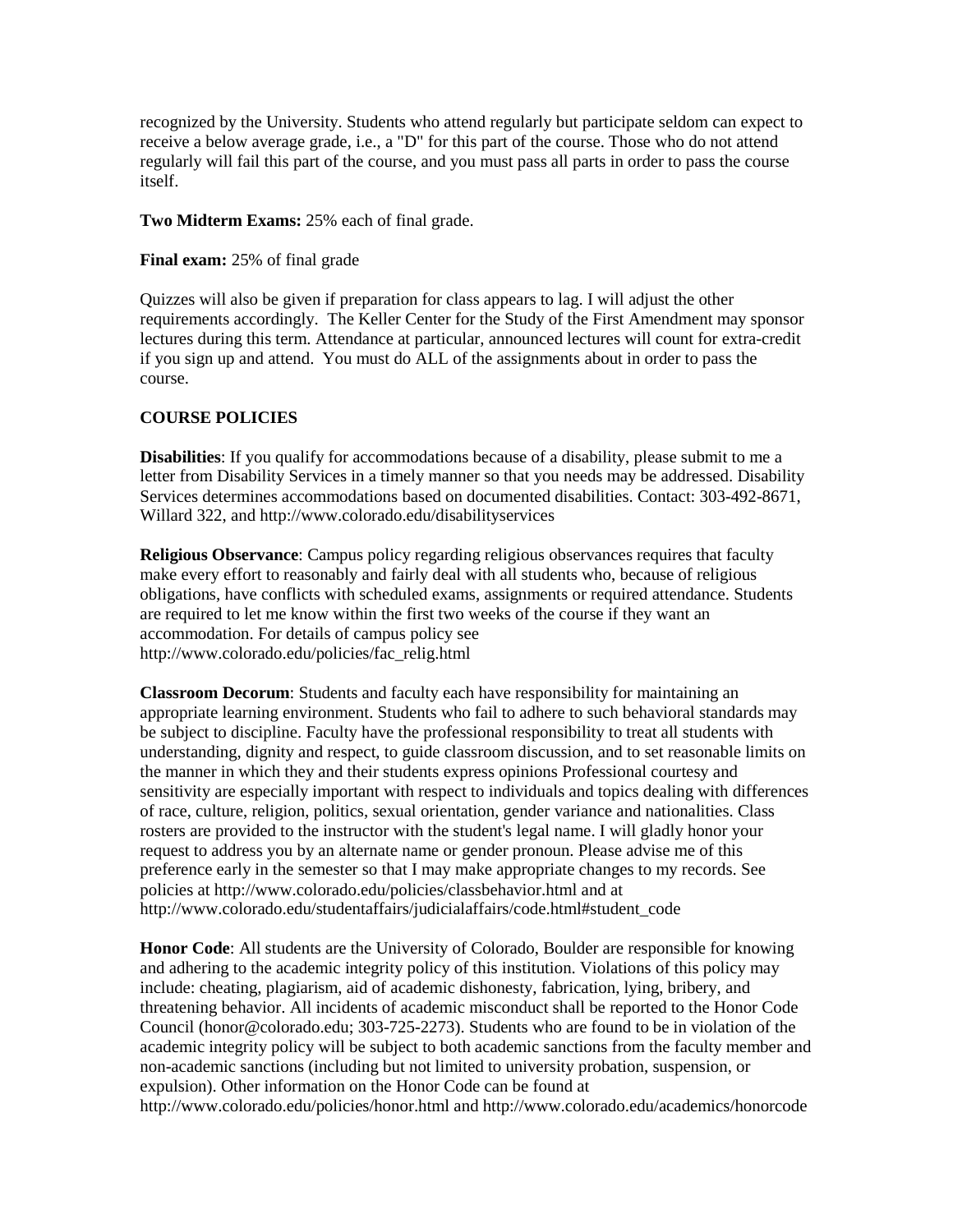**Sexual Harassment**: The University of Colorado at Boulder policy on Discrimination and Harassment [\(http://www.colorado.edu/policies/discrimination.html,](http://www.colorado.edu/policies/discrimination.html) the CU policy on Sexual Harassment, and the CU policy on Amorous Relationships applies to all students, faculty and staff. Any student, faculty or staff member who believes s/he has been the subject of discrimination or harassment based upon race, color, national origin, sex, age, disability, religion, sexual orientation, or veteran status should contact the Office of Discrimination and Harassment (ODH) at 303-492-2127 or the Office of Judicial Affairs at 303-492-5550. Information about ODH and the campus resources available to assist individuals regarding discrimination or harassment can be obtained a[t http://www.colorado.edu/odu](http://www.colorado.edu/odu)

**Attendance and Class Registration**: If a student fails to answer roll during the first two classes of this course, he or she will be administratively dropped. If a student misses more than 50% of classes, he or she will fail the course.

# **REQUIRED TEXTS**

*1.The First Amendment, Stone, Seidman, Sunstein, Tushnet, eds. (Aspen Law and Business, 4*<sup>th</sup> edition. Note that all page numbers below are given for the FOURTH edition of this book. You *must* use **this** edition, as selections vary from edition to edition and class discussion and briefs need to be uniformly based on the same excerpts from the cases.

2. Articles listed below on reading schedule are available on Desire2Learn class website.

3. *New York Times* articles. Most of the Chinook databases (for example, FirstSearch, Lexis-Nexis) are licensed solely for the use of current students, staff, and faculty of the University of Colorado at Boulder. These databases are available to anyone from on-campus locations. If you are trying to access these from a remote location, however, you must be authenticated as a CU-Boulder employee or student.

#### **SCHEDULE OF READINGS (check on-line before every class, as schedule may change).**

Each assignment has several parts. First, there are readings from "**Stone**." These readings present excerpts from major cases and provide commentary. These readings also include study questions, which you should read and try to answer, especially when you are briefing a case for class presentation. In addition, you should study in detail (and usually brief) the cases below identified by bullets. Assignments also include some required historical or philosophical essays on First Amendment topics. Finally, there are suggested readings for those interested in pursuing a particular topic at greater length. Readings should be done by the day listed and in the order listed.

For background on the basic operations of the Supreme Court, see Alepheus T. Mason, *American Constitutional Law: Introductory Essays and Selected Cases*, Chapter 2, pp. 24-40 (Prentice Hall, 2002). Go to "Mason2" on D2L.

#### **January**

#### **15 MLK Day, no class**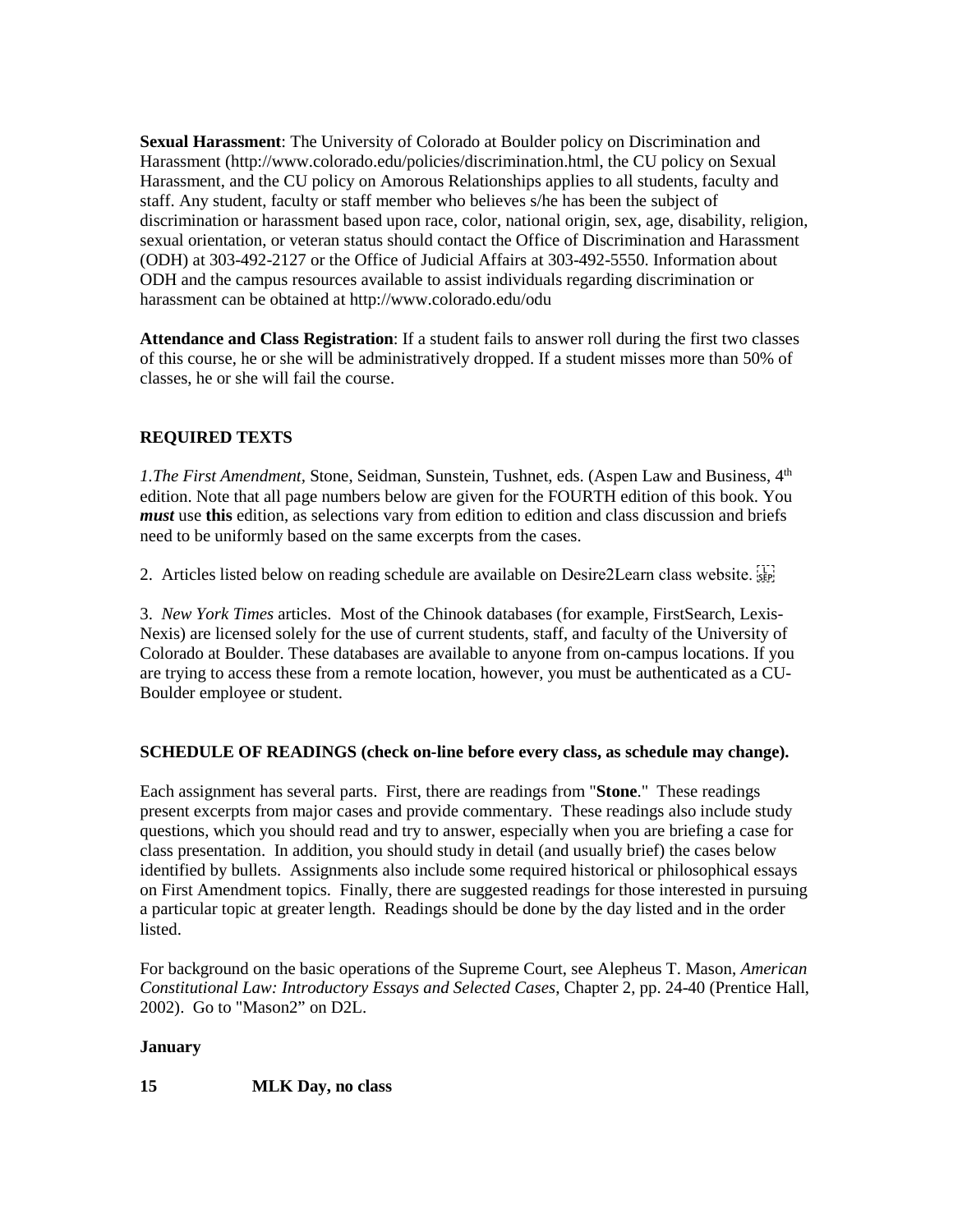### **19 Truth and the Marketplace of Ideas**

John Stuart Mill, excerpt from *On Liberty*, Chapter 2 ("MILL\_LIBERY\_CH 2" on D2L)

Class presentation

Bernard Williams, "The Marketplace of Ideas," ("Williams" on D2L)

Class presentation

Suggested: Frederick Schauer, excerpt from *Free Speech: A Philosophical Inquiry*, Chapter 2 ("SchaerFreeSpeechPhilInquiry"")

Suggested: H.J.McCloskey, "Liberty of Expression: Its Grounds and Limits," ("McClosky\_Liberty")

### **22 Democratic Government and Personal Expression**

Alexander Meiklejohn, excerpt, "Political Freedom" ("Meiklejohn")

Class presentation \_\_\_\_\_\_\_\_\_\_\_\_\_\_\_\_\_\_\_\_\_

Martin H. Redish, excerpt, "The Value of Free Speech" (this article is sandwiched between two other, suggested readings by Baker and Richards which present variations of the self-realization rationale for freedom of expression. To find the reading by Redish, go to "BAKER\_~1") on D2L and scroll through Baker's article to Redish. Richards' article follows.

Class presentation \_\_\_\_\_\_\_\_\_\_\_\_\_\_\_\_\_\_\_\_\_\_\_\_\_

Suggested: Thomas Scanlon, "A Theory of Freedom of Expression" ("Scanlon\_freedomofexpression")

Suggested: C. Edwin Baker, excerpt, "Scope of the First Amendment Freedom of Speech" ("BAKER~1.PDF")

Suggested: David A.J. Richards, excerpt, "Free Speech and Obscenity Law: Toward a Moral Theory of the First Amendment" ("RichardsFreeSpeechObscenity")

### **24 Representative Democracy and Judicial Neutrality**

Required: information about Robert Bork, his Supreme Court hearings, and how Bork was "borked" [\(http://eightiesclub.tripod.com/id320.htm\)](http://eightiesclub.tripod.com/id320.htm)

Robert H. Bork, "Neutral Principles and Some First Amendment Problems" or ("Bork.Neutral"). The entire article is available on the web, but the required reading starts on page 20, subheading "Some First Amendment Problems," and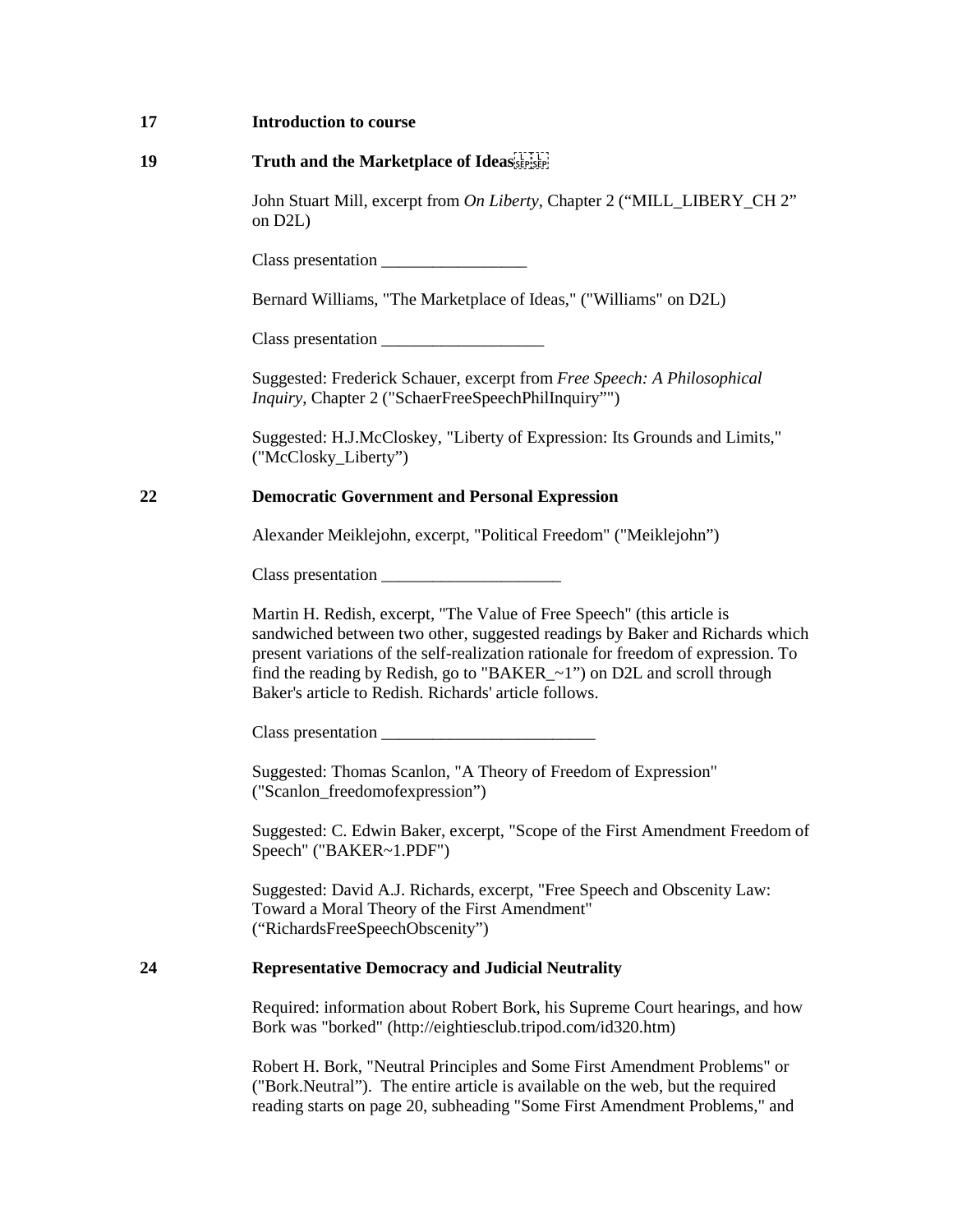goes to the bottom of p. 31. There are also alternative page numbers at the bottom of each page, and following those numbers, you read from bottom 204 to middle of 215. Ignore any "start" and "stop" suggestions in the margin.

Google recent obituary of Robert Bork in *The New York Times*

# **A. Content-Based Restrictions: Dangerous Ideas and Information**

# **26 Subversive Speech: The World War I Cases: "Clear and Present Danger"**

Watch excerpts from film: "The American Experience: Emma Goldman"

Stone, 19-32

- *Schaffer*
- *Masses* (\_\_\_\_\_\_\_\_, \_\_\_\_\_\_\_\_\_\_each person does both Schaffer and Masses)
- $Schenk$  ( $\qquad$

Suggested: Historical background on WWI, The "Red Scare" and the deportation of resident aliens: David Cole, *Enemy Aliens*, Chapter 8 ("Cole8") and Chapter 9 ("Cole9")

# **You are required to present your casebook in class on this date. Failure to do so results in a loss of 5 points on the first mid-term.**

**29 Subversive Speech: The World War I Cases: "Clear and Present Danger"**

Stone, 24 -37

- *Schenk* (\_\_\_\_\_\_\_\_\_)
- *Abrams* (\_\_\_\_\_\_\_\_, \_\_\_\_\_\_\_\_\_\_)

# **31 Subversive Speech: The "Red Scare Cases"**

Stone, 38 - 51

• *Gitlow* (\_\_\_\_\_\_\_\_\_, \_\_\_\_\_\_\_\_\_\_\_)

Hans A. Linde, "Clear and Present Danger Reexamined: Dissonance in the Brandenburg Concerto" ("LINDE~1")

*Whitney*\_\_\_\_\_\_\_\_\_\_\_\_, \_\_\_\_\_\_\_\_\_\_\_\_)

**February**

| ↗<br>Whitney |  |
|--------------|--|
|--------------|--|

**5 McCarthyism**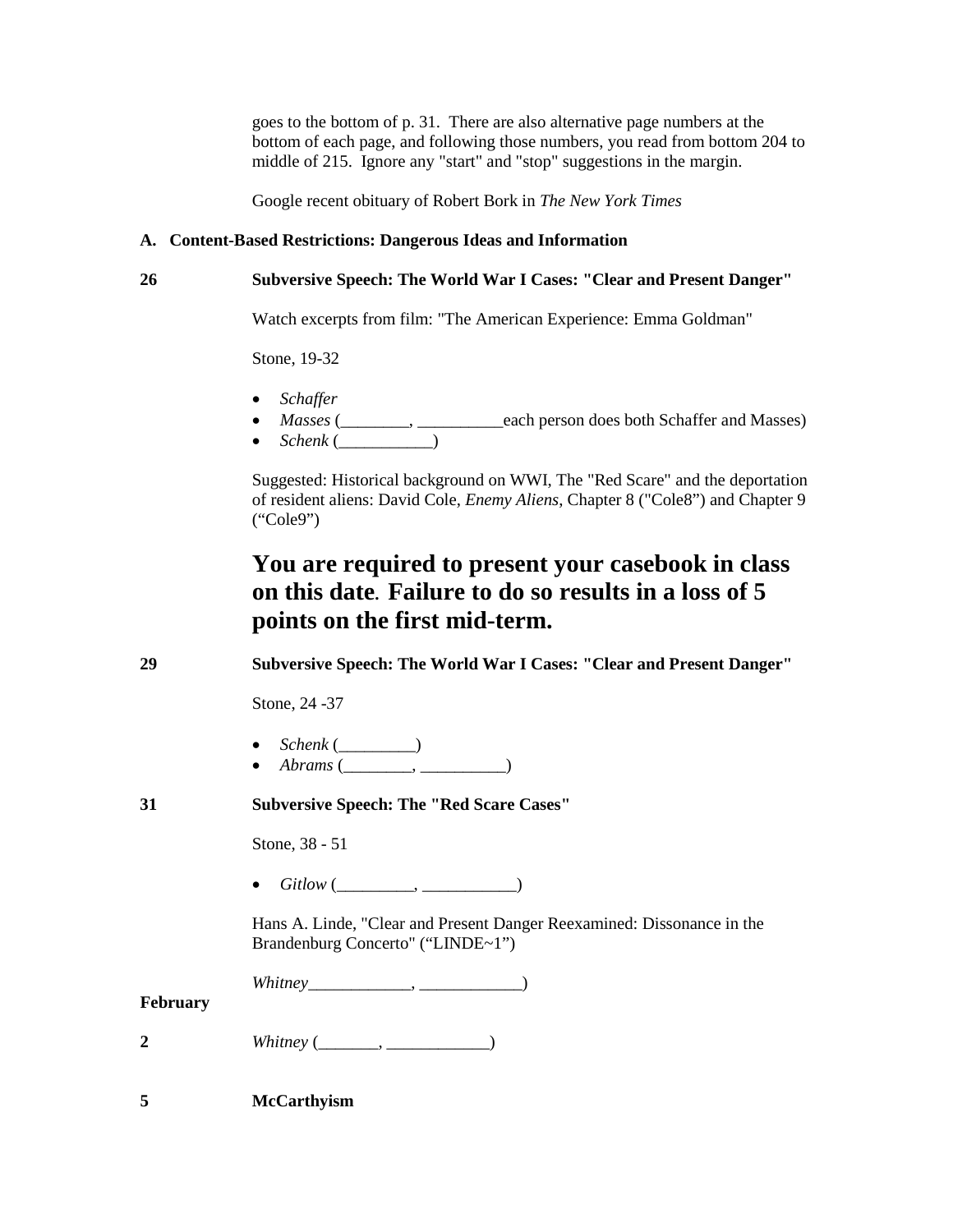"Tail Gunner Joe," 374 - 393, *Perilous Times*

Watch excerpt from *Point of Order*

# **7 McCarthyism**

*Dennis* in Stone, 51-60 (\_\_\_\_\_\_\_, \_\_\_\_\_\_\_\_\_)

# **Loyalty Oaths**

• *Adler* and *Elbrandt* in Stone, 569- 72 (Donato, Gamer)

### **9 Investigative Committees**

- *NAACP v Alabama*, in Stone 519-520 (
- *Barenblatt v US* (\_\_\_\_\_\_\_\_\_\_)
- $\bullet$  *Gibson*<sup>[17]</sup>[17] ast two cases in Stone, 587-591  $\_\_$

Suggested: Cole, Chapter 10, "The Second Red Scare: Targeting Radical Citizens" ("Cole10")

#### **12 The Press, Secrecy and National Security**

"The Pentagon Papers" on D2L

Watch excerpts from *The Most Dangerous Man in America*

### **14 The Pentagon Papers**

Stone, 108 - 124

- *New York Times v. United States* (\_\_\_\_\_\_\_\_\_up through Stewart and White opinion; \_\_\_\_\_\_\_\_-l, the rest of the opinion)
- *United States v. Washington Post* (also listen to oral arguments)

"Three Leakers" on D2L

Suggested:

*The New York Times*[, "When Do We Publish a Secret?", July 1, 2006;](http://proquest.umi.com/pqdweb?index=8&did=1070108241&SrchMode=1&sid=2&Fmt=3&VInst=PROD&VType=PQD&RQT=309&VName=PQD&TS=1152393804&clientId=56281) *The New York Times*[, "On Telling Secrets: The Editors and the Readers," July 4,](http://proquest.umi.com/pqdweb?index=0&did=1071106201&SrchMode=1&sid=1&Fmt=3&VInst=PROD&VType=PQD&RQT=309&VName=PQD&TS=1152394129&clientId=56281)  [2006;](http://proquest.umi.com/pqdweb?index=0&did=1071106201&SrchMode=1&sid=1&Fmt=3&VInst=PROD&VType=PQD&RQT=309&VName=PQD&TS=1152394129&clientId=56281) find both articles on-line

#### **16 Brandenburg and Review**

Stone, 60 - 75

• *Brandenburg* (\_\_\_\_\_\_\_\_\_\_\_\_\_)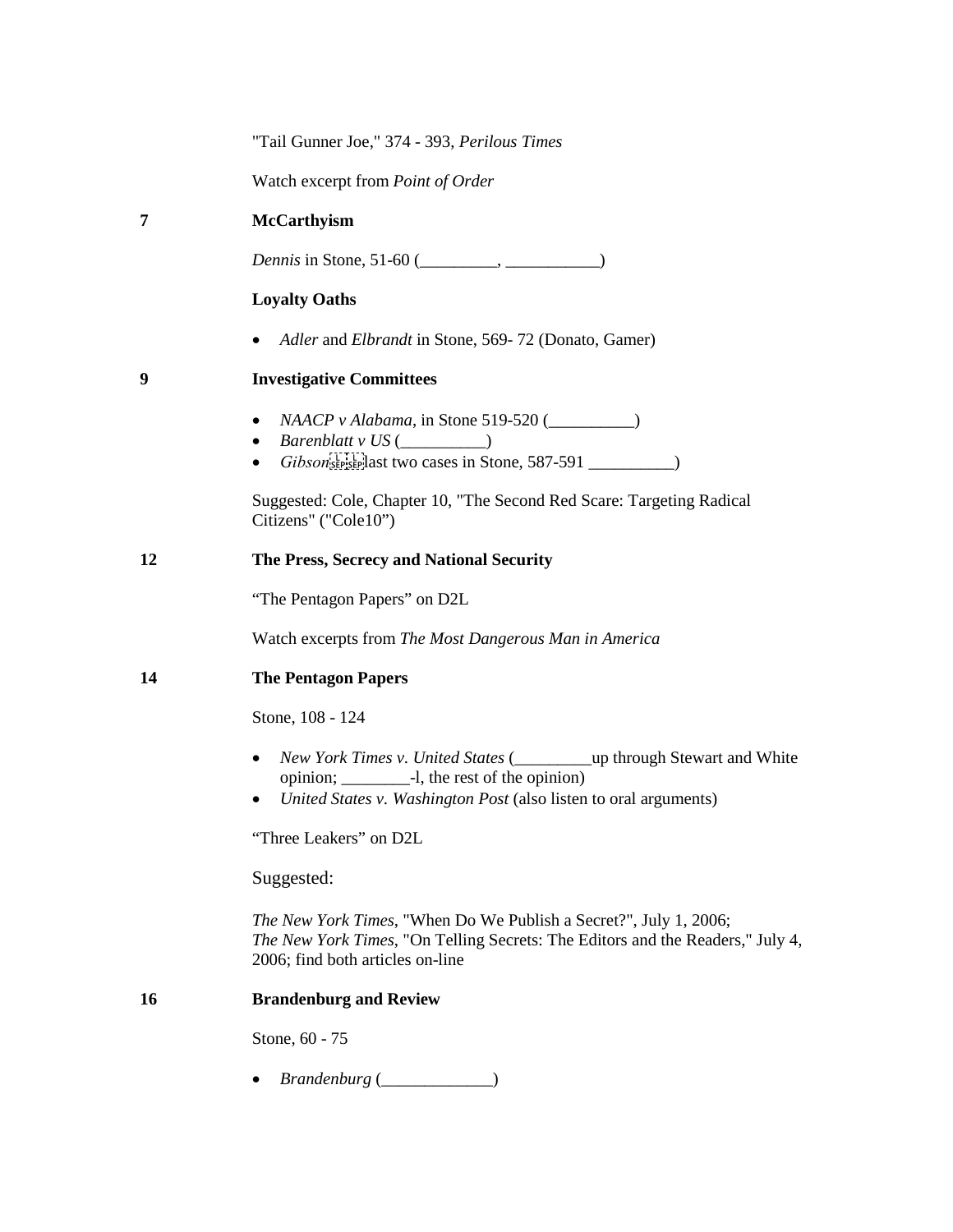Stone, *Perilous Times* 521-6 ("Perilous")

Stone, et. al, "The History and Philosophy of Free Expression," 3-18

Ronald Collins and David M. Skover, "What is War? Reflections on Free Speech in Wartime" ("SchenkSurvives")

Reread Bork, "Neutral Principles" (go to link from second week of class), middle of p. 31 to the end, or follow alternative page numbers at bottom, 215 -19.

Suggested:

Stone, *Perilous Times*, 528-58 ("TheSecretofLiberty")

"Isis and the First Amendment" on D2L

#### **19 First Mid-Term Exam.**

#### **B. Content-Based Restrictions: "Low" Value Speech**

#### **21 "Fighting Words"**

Stone, 81 - 104

- *Terminiello*\_\_(\_\_\_\_\_\_\_\_\_\_\_)
- *Cantwell* (\_\_\_\_\_\_\_\_\_\_\_\_\_)
- *Feiner* (\_\_\_\_\_\_\_\_\_\_\_\_\_\_\_)
- *Chaplinksy* (\_\_\_\_\_\_\_\_\_\_\_\_\_\_\_\_\_\_)
- *Snyder* (\_\_\_\_\_\_\_\_\_\_\_\_\_\_\_\_\_\_\_)

"The Skokie Controversy"

Suggested: Feinberg, "The Nazis in Skokie" 86-93 ("FeinbergNazisinSkokie")

### **23 False Statements of Fact**

Stone, *Perilous Times*, 25-6, bottom 33-48, 71-3 on D2L as "Bugbear". This is a brief description how the Founding Fathers struggled over the original Sedition Act

Stone, 156 – 167, 176 – 178

*New York Times v Sullivan* (\_\_\_\_\_\_\_\_\_\_\_, \_\_\_\_\_\_\_\_\_\_\_\_\_)

• *Hustler v. Falwell* (\_\_\_\_\_\_\_\_\_\_\_\_\_\_\_\_)

Suggested

Harry Kalven Jr., "The New York Times Cases: A Note on `The Central Meaning' of the First Amendment" ("KALVEN~1")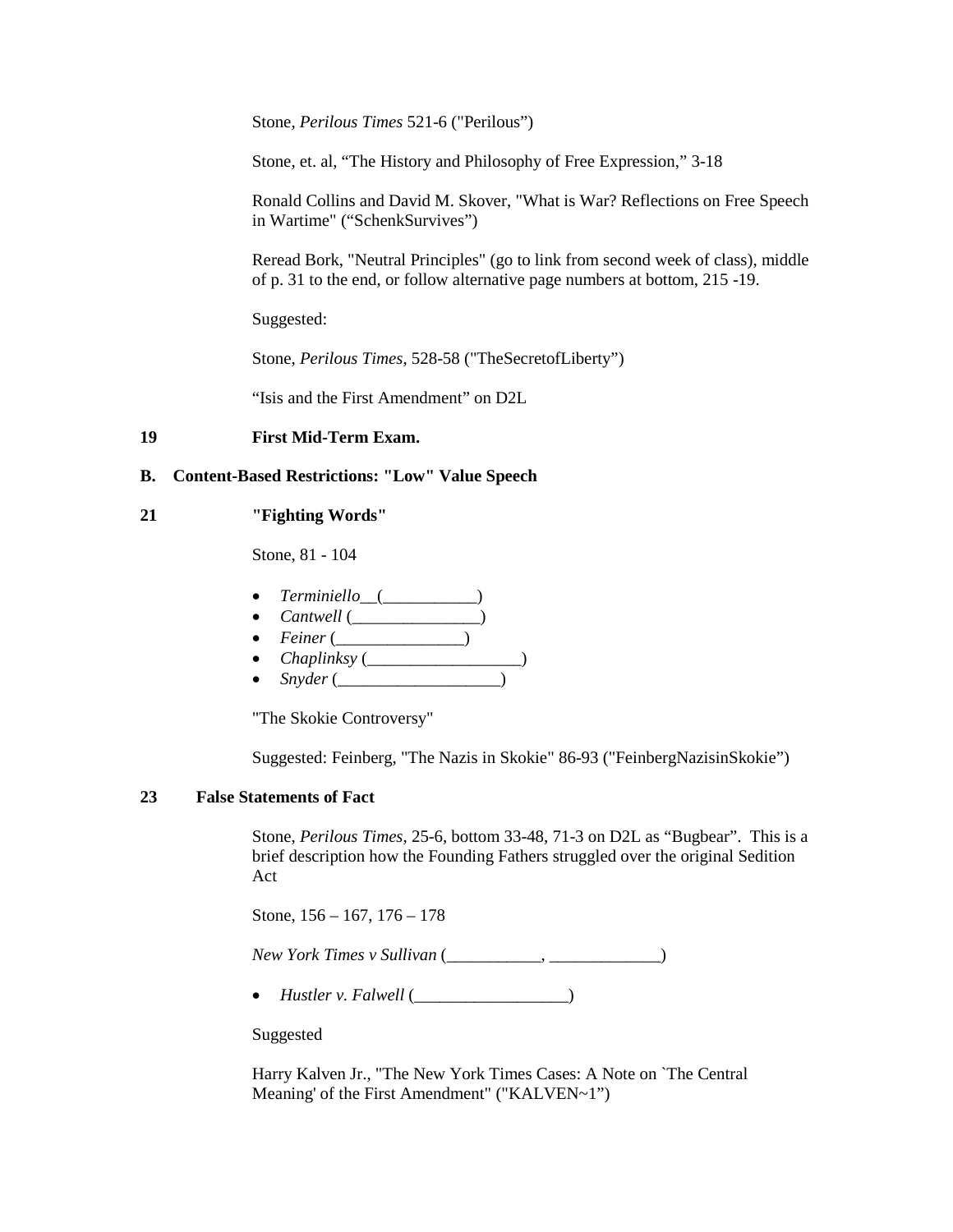Stone, 155 – 67.

- *Curtis*
- *Gertz*
- *Dunn and Bradstreet*

Cass Sunstein, excerpt, "Free Speech Now" ("SunsteinFreeSpeechNow")

Pierre Leval, "The No-Money, No-Fault Libel Suit: Keeping Sullivan in Its Proper Place" ("LEVAL\_~1")

Stanley Ingber, "Rethinking Intangible Injuries: A Focus on Remedy" ("INGBER~1")

Diane L. Zimmerman, "Requiem for a Heavyweight: A Farewell to Warren and Brandeis's Privacy Test" ("ZIMMER~1")

#### **26 Obscenity**

Watch excerpts from "American Porn"

### **28 Obscenity**

Stone, 215 - 240

- *Miller* (\_\_\_\_\_\_\_\_\_)
- $Paris$  (  $)$

Suggested:

Stone, 259-60, "Violence as Obscenity"

Feinberg: "Obscenity as Pornography," 127-164 ("OBSCEN~1") The first half of this reading

Feinberg, "Pornography and the Constitution" 165-187 ("JFPornConstitution")

MacKinnon, Chapter 3 from *Only Words* ("MacKinnonEqualityandSpeech")

Ronald Dworkin, "*MacKinnon's Words*" ("DworkinMacKinnonsWords")

### **March**

|   | Visit to Norlin Library's Banned Books display in the Special Collections<br>Room |
|---|-----------------------------------------------------------------------------------|
| 5 | The Lewd, the Profane, and the Indecent                                           |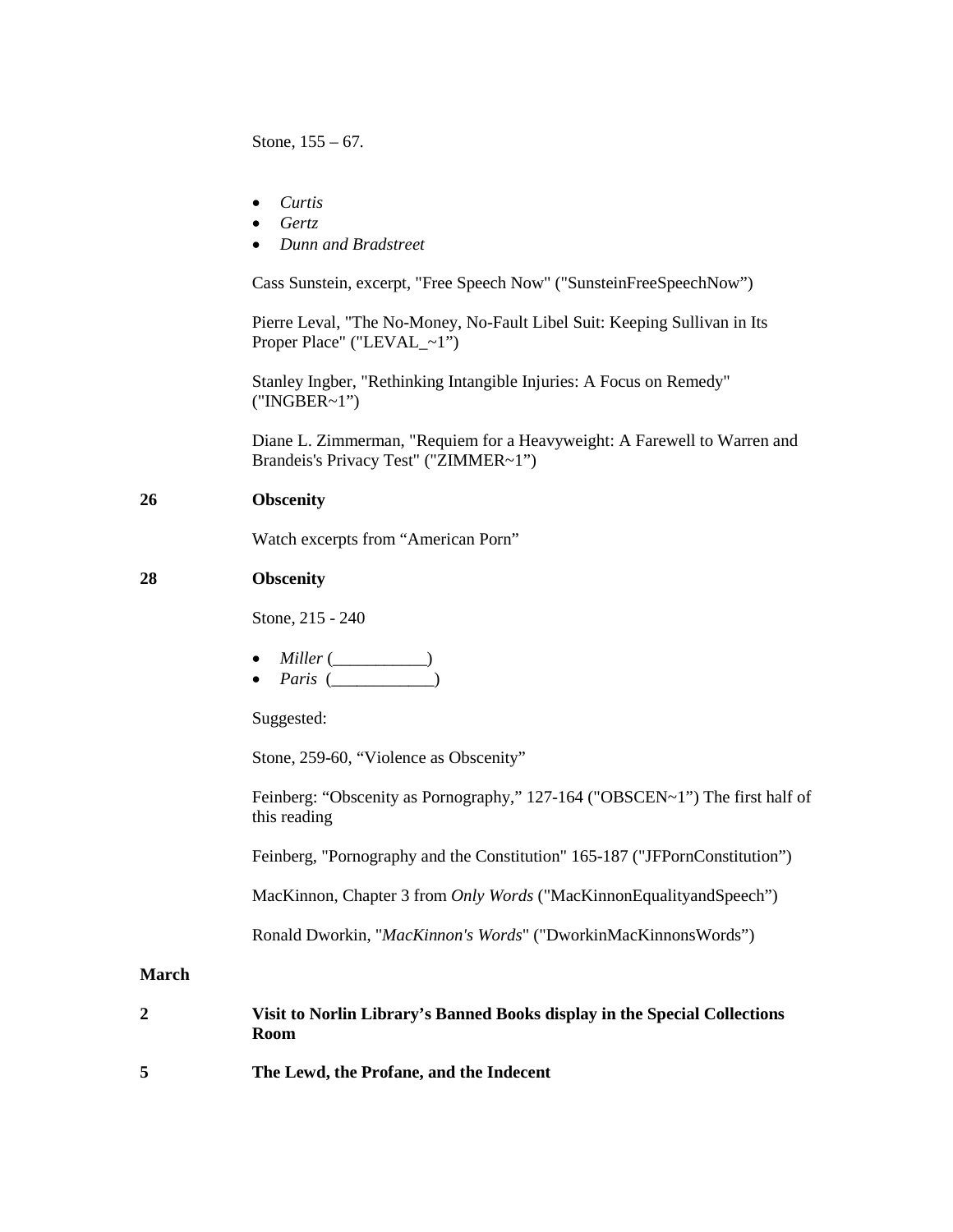Stone, 260 - 74

- *Cohen* (\_\_\_\_\_\_\_\_\_\_\_\_)
- *Ernoznick* (\_\_\_\_\_\_\_\_\_\_\_\_\_)
- *Pacifica* ( $\qquad$ ) same person does last two cases

(Also listen to "Seven Dirty Words")

*"*The Decency Police," *Time* (March 26, 2006) ("The Decency Police")

Suggested:

Joel Feinberg, "Obscenity on the Public Media: *F.C.C. v. Pacifica*, 281-7 ("OBSCEN~1"). To find, scroll through to second half of article.

# **7 Hate Speech**

Stone, 300-320.

• *R.A.V.* (listen to oral arguments)

Suggested: ["An Intense Attack by Justice Thomas on Cross-Burning,](http://proquest.umi.com/pqdweb?did=262825501&sid=1&Fmt=3&clientId=56281&RQT=309&VName=PQD)" The New York Times, Thurs. Dec. 12, 2002 p. A1 and A27 – find on -line

#### **9 True Threats**

*Virginia v Black* in Stone, 310 – 320

Parts  $I - III$  of O'Connor Part IV of O'Connor plus concurrence and dissents

#### **12 True Threats and the Internet**

Adrienne Scheffy, "Defining Intent in 165 Characters or Less: A Call for Clarity in the Intent Standard of True Threats following Virginia v Black"

[http://heinonline.org/HOL/Page?handle=hein.journals/umialr69&div=34&g\\_sent](http://heinonline.org/HOL/Page?handle=hein.journals/umialr69&div=34&g_sent=1&collection=journals)  $=1$ &collection=journals

Also on D2L readings under Scheffy

Class conversation with Adrienne Scheffy

#### **C. Content-Neutral Restrictions**

#### **14 General Principles and Symbolic Conduct**: **Draft Card Burning and Flag Burning**

Stone, 422 - 441

• *United States v O'Brien* (listen to oral arguments) (\_\_\_\_\_\_\_\_\_,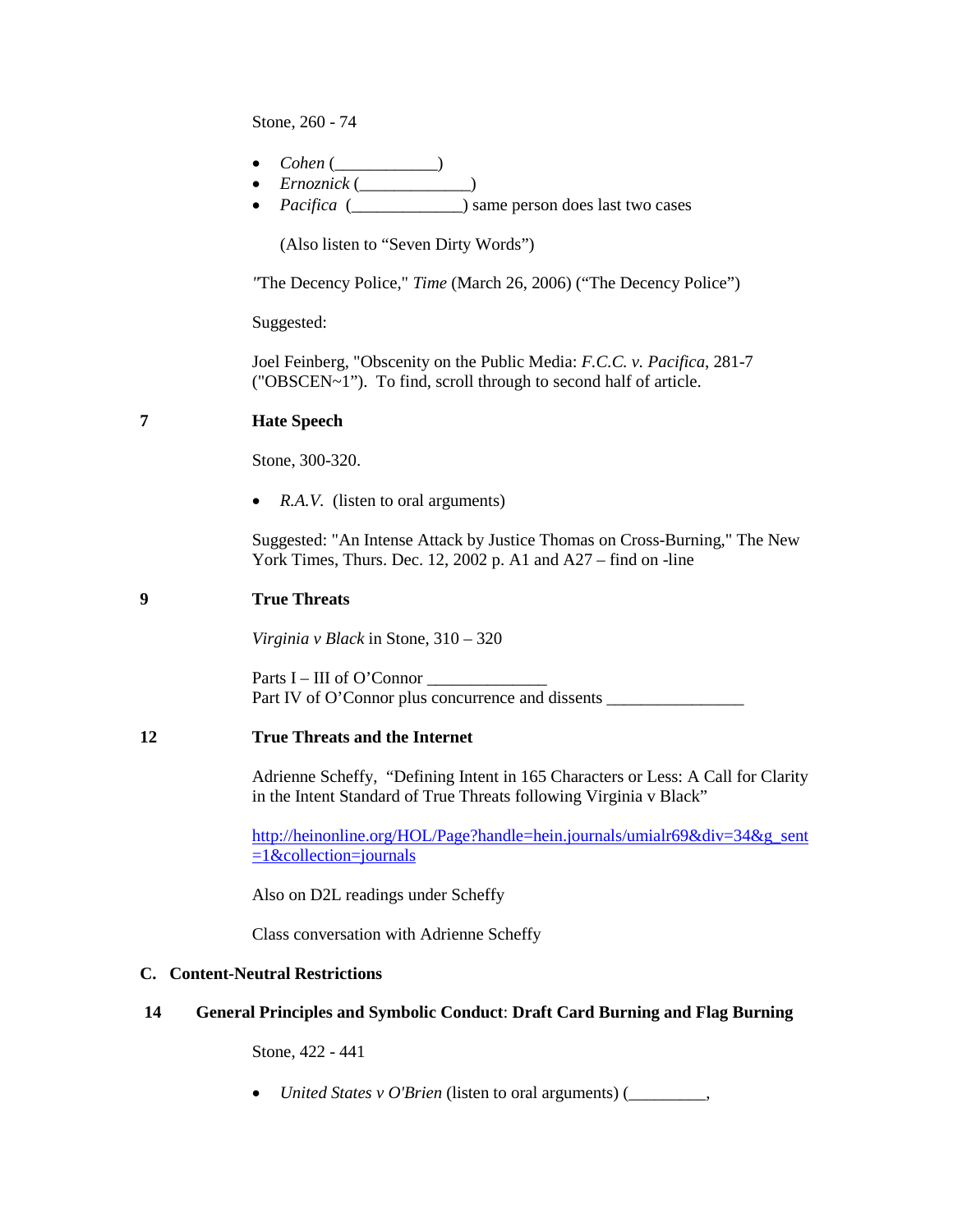\_\_\_\_\_\_\_\_\_\_\_) each person does entire case

Suggested: Kent Greenawalt, *Fighting Words*, Chapt. 3, "Flag Burning" ("KGFlag")

#### 16 **General Principles and Symbolic Conduct: "Adult" Entertainment**

Stone, 283 – 290; 441-451

- *Young* (\_\_\_\_\_\_\_\_\_\_\_\_\_) • *Alameda* (\_\_\_\_\_\_\_\_\_\_\_\_\_\_) same person briefs both
	- *Barnes v Glenn Theater* (\_\_\_\_\_\_\_\_\_\_\_\_\_\_\_, \_\_\_\_\_\_\_\_\_\_\_\_\_\_\_)
	- *Erie v PAP's AM* (\_\_\_\_\_\_\_\_\_\_\_\_\_\_\_\_\_\_\_)

| 19 | <b>Review</b> |  |
|----|---------------|--|
|    |               |  |

- **21 Second Mid-term Exam**
- **23 Campaign Finance**

Watch excerpts from "Big Sky, Big Money"

- **26 - 30 Spring Break**
- **D. Campaign Finance and Free Speech**

**April** 

| <b>Individual Campaign Finance</b> |  |
|------------------------------------|--|
|                                    |  |

Stone, 452 – 474

• *Buckley v Vallejo*

Parts A and B

Part C and concurrences \_\_\_\_\_\_\_\_\_\_\_\_\_\_\_\_\_\_\_

**4 Corporate Campaign Finance**

Stone, 494 – 515

• *Citizens United* 

Kennedy's opinion \_\_\_\_\_\_\_\_\_\_\_\_\_\_

Roberts' and Scalia's opinions \_\_\_\_\_\_\_\_\_\_\_\_\_\_\_

Stevens dissent \_\_\_\_\_\_\_\_\_\_\_\_\_\_\_\_\_\_\_\_\_\_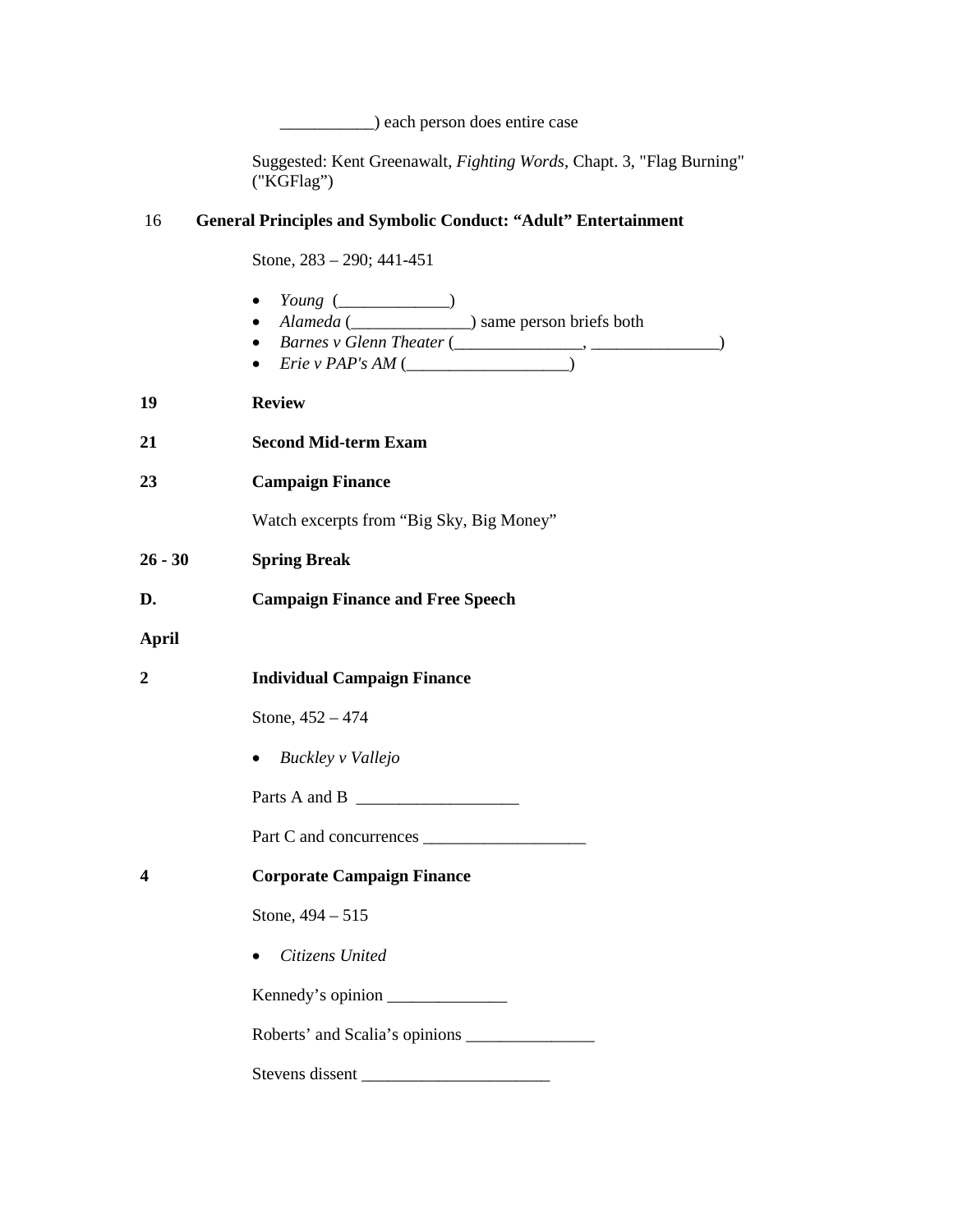| 6  | <b>Plutocracy United</b>          |                                                            |  |
|----|-----------------------------------|------------------------------------------------------------|--|
|    | Intro and Part I, pp. $1 - 62$    |                                                            |  |
|    |                                   |                                                            |  |
|    |                                   |                                                            |  |
| 9  | <b>Plutocracy United</b>          |                                                            |  |
|    | Part II. 63 - 106                 |                                                            |  |
|    |                                   |                                                            |  |
|    |                                   |                                                            |  |
| 11 | <b>Plutocracy United</b>          |                                                            |  |
|    | Part III, 107 - 162               |                                                            |  |
|    | Chapter 5                         |                                                            |  |
|    |                                   |                                                            |  |
|    |                                   |                                                            |  |
| 13 | <b>Plutocracy United</b>          |                                                            |  |
|    | Part IV, 163 - 190                |                                                            |  |
|    |                                   |                                                            |  |
|    | Chapter 9                         |                                                            |  |
|    |                                   | E. The Religion Clauses: Establishment and Free Exercise   |  |
| 16 | "In God We Trust," New York Times |                                                            |  |
|    | Quiz                              |                                                            |  |
| 18 |                                   | <b>Historical Overview and the Anti-Coercion Principle</b> |  |
|    | Stone, 649 - 684                  |                                                            |  |
|    |                                   |                                                            |  |
| 20 |                                   | The Non-Endorsement Principle and De Facto Establishments  |  |
|    | Stone, 684 - 701                  |                                                            |  |